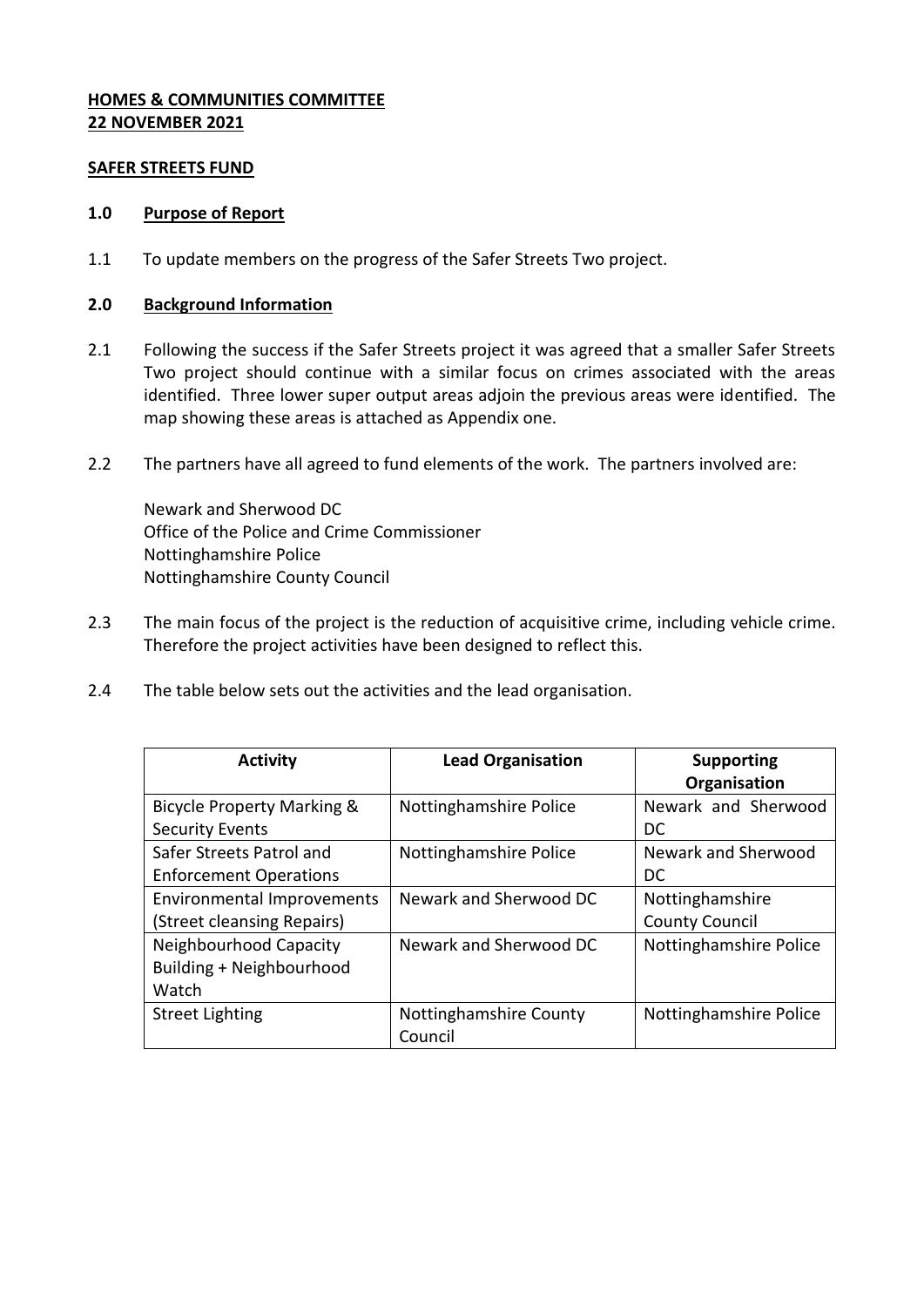2.5 The project is scheduled to end by  $31^{st}$  March 2022. Progress is going well and set out below is the work that has been achieved so far.

| <b>Action</b>                                                       | Progress so far | <b>Comments</b>                                                                 |
|---------------------------------------------------------------------|-----------------|---------------------------------------------------------------------------------|
| <b>Target Hardening to</b><br><b>Prevent and Deter Crime</b>        |                 |                                                                                 |
| No. of burglary victims &<br>neighbours offered target<br>hardening | 148             | Identified using police data                                                    |
| No. of premises<br>target<br>hardened                               | 38              | A range of options have<br>been provided to match<br>the nature of the property |
| No. of 4G WIFI CCTV Cameras<br>installed at premises                | 11              |                                                                                 |
| <b>Vehicle Crime</b>                                                |                 |                                                                                 |
| No. of Vehicle Crime Victims<br>offered target hardening            | 26              |                                                                                 |
| of<br>Vehicles<br>No.<br>target<br>hardened                         | 5               | Small traders have been<br>the focus of this work.                              |
| <b>Security fixtures in Bicycle</b><br>hot spot locations           |                 |                                                                                 |
| No. of new Bike Registers                                           | 46              |                                                                                 |
| No. of security devices given<br>out                                | 10              |                                                                                 |
| <b>Hot spots targeted by Police</b><br>to reduce specified crimes   |                 |                                                                                 |
| No. of police hours spent in<br>target areas                        | 423             |                                                                                 |
| No. of stop and searches,<br>intelligence submitted                 | 36              |                                                                                 |
| No. of positive outcomes                                            | 18              |                                                                                 |
| Top 10 offenders identified                                         |                 |                                                                                 |
| and targeted                                                        |                 |                                                                                 |
| No. of Police Operations<br>undertaken                              | 6               |                                                                                 |
| No. of Targets arrested                                             | 7               |                                                                                 |